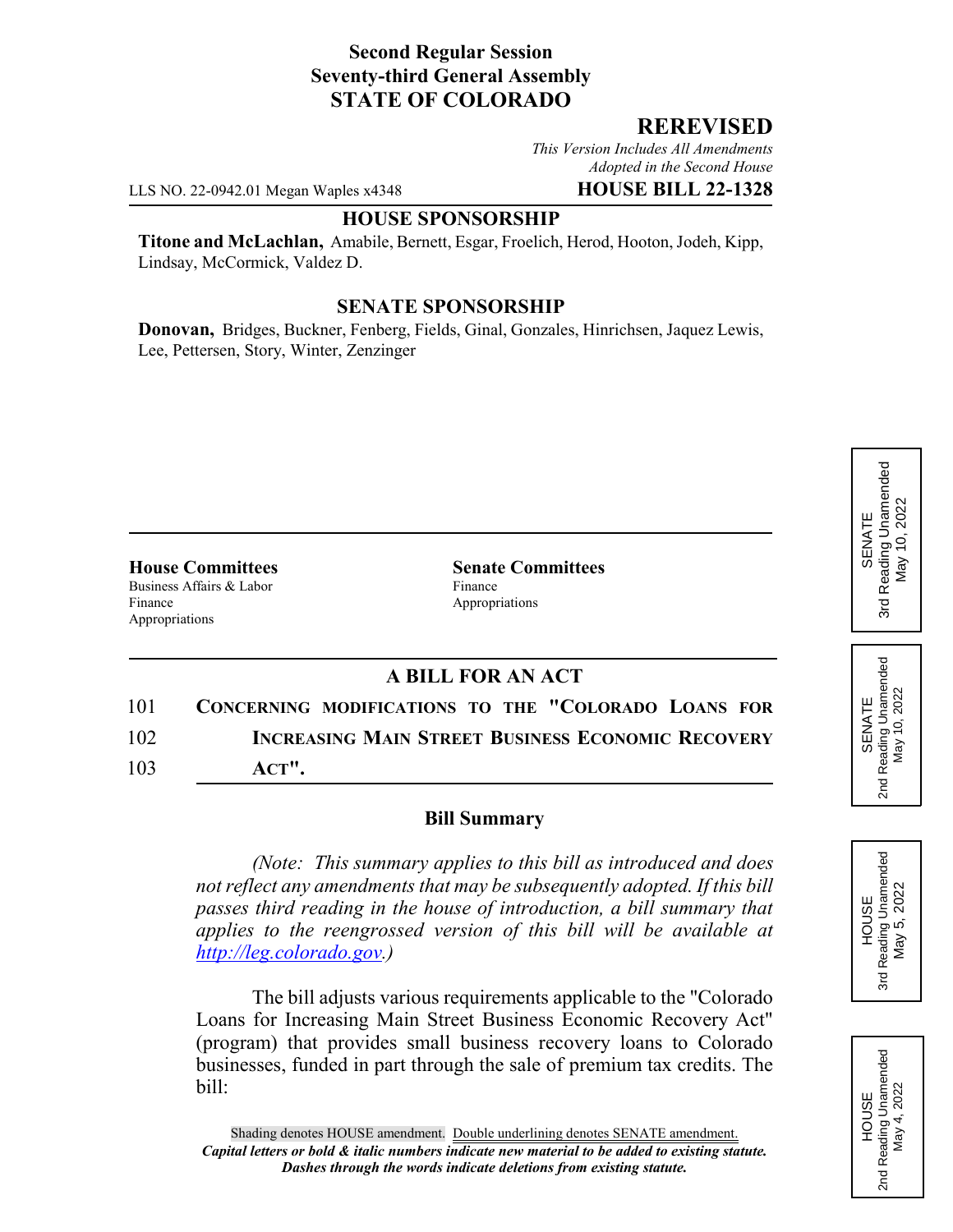- Extends the period through which the program can issue capital for the loan program through fiscal year 2023-24;
- ! Increases the amount of capital that can be issued in the last 3 fiscal years without increasing the total amount that can be issued for the life of the program;
- Lowers the minimum amount of a loan to a small business from \$30,000 to \$10,000;
- Lengthens the maximum initial maturity of a loan to a small business from 5 years to 10 years;
- ! Changes the requirements for an eligible borrower to require one year of positive cash flow instead of 2, and at least one employee instead of at least 5 employees;
- ! Clarifies the benchmarks that apply to the program for making loans to businesses owned by socially and economically disadvantaged individuals;
- Extends the time for the program to issue tax credits through state fiscal year 2022-23;
- ! Allows tax credits issued in fiscal years 2021-22 and 2022-23 to be claimed on a schedule beginning in a taxable year that begins on or after January 1, 2023; and
- Removes a requirement that if additional state or federal money is appropriated or allocated to the program, the value of the tax credits authorized by the program must be reduced by the same amount.
- 1 *Be it enacted by the General Assembly of the State of Colorado:*
- 2 **SECTION 1.** In Colorado Revised Statutes, 24-36-203, **amend**
- 3 (4)(b) and (4)(c) as follows:
- 4 **24-36-203. Definitions.** As used in this part 2, unless the context
- 5 otherwise requires:
- 

6 (4) "Eligible borrower" means a business that, as determined by

- 7 the oversight board:
- 8 (b) Has at least five ONE but fewer than one hundred employees;
- 9 (c) Can demonstrate that it had at least two consecutive years ONE
- 10 YEAR of positive cash flow prior to February 29, 2020 AS DETERMINED BY
- 11 THE OVERSIGHT BOARD; and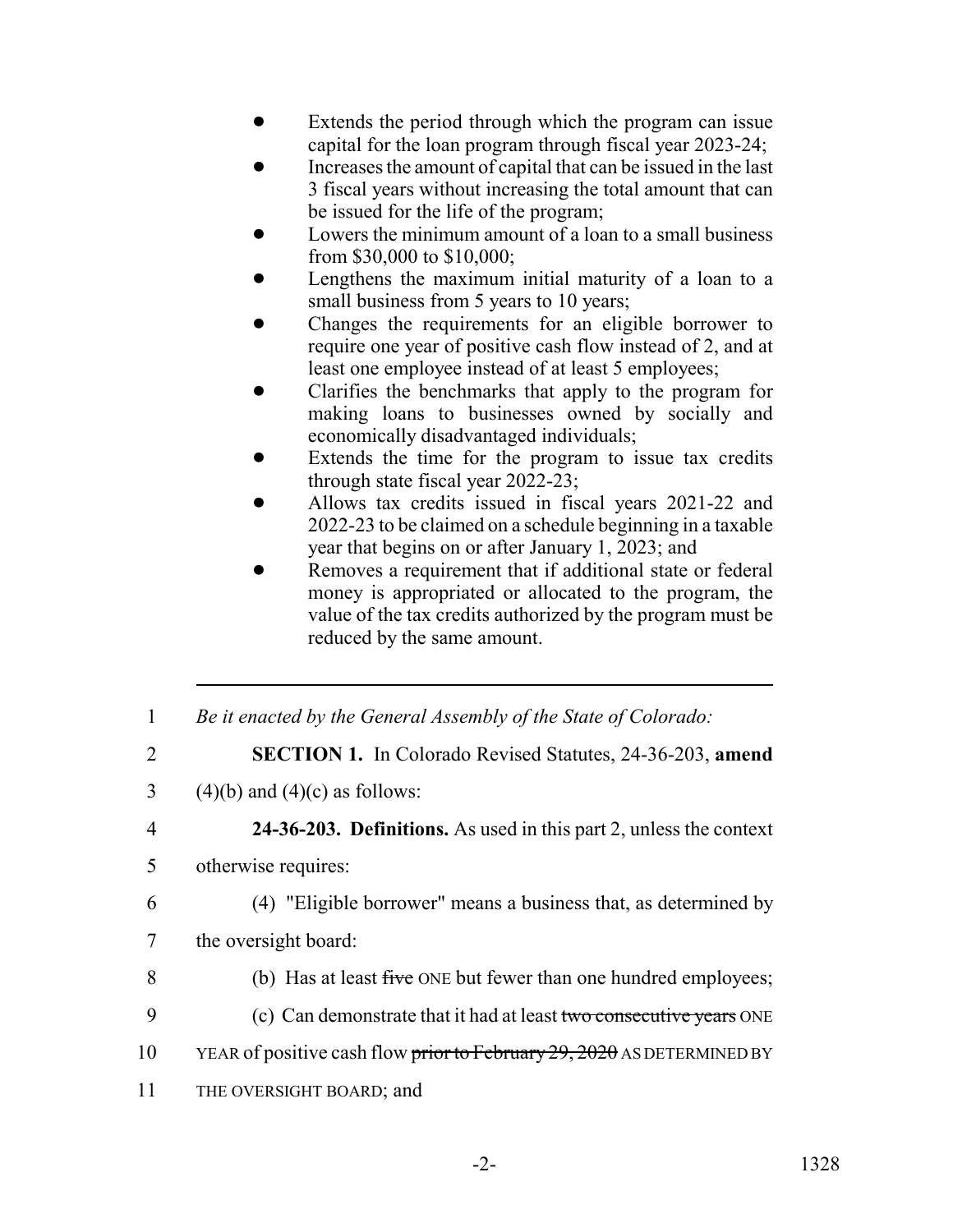**SECTION 2.** In Colorado Revised Statutes, 24-36-205, **amend** 2 (3)(a)(II), (3)(b), (4)(a), (4)(b) introductory portion, (4)(b)(I), (4)(b)(II), 3 and  $(4)(d)$  as follows:

 **24-36-205. Small business recovery loan program - creation - requirements - oversight.** (3) (a) Notwithstanding any restriction on the investment of state money set forth in section 24-36-113 or in any other provision of law, subject to the availability of money in the small business recovery fund and the requirements of this part 2:

 (II) Subject to the limitations in subsection (3)(b) of this section, 10 in fiscal year YEARS 2021-22, 2022-23, AND 2023-24, the state treasurer 11 may provide up to thirty A TOTAL OF FORTY million dollars in first loss capital to a loan program or programs or to the Colorado credit reserve from the small business recovery fund.

 (b) The money provided under this subsection (3) must be provided in tranches of ten million dollars or less, up to a maximum amount of fifty million dollars in all tranches combined across fiscal years 17 2020-21 and 2021-22 THROUGH 2023-24. The state treasurer shall not provide a tranche to a loan program or to the Colorado credit reserve until at least ninety percent of the money in any prior tranche has been invested in small business loans in accordance with subsection (4) of this section, as determined by the oversight board and certified by the loan program manager. Money provided to the Colorado credit reserve is considered invested in small business loans for the purposes of this subsection (3)(b) once it is paid to the Colorado housing and finance authority.

 (4) Any contract for the administration of a loan program must include the following terms in order to receive money provided by the 27 state treasurer pursuant to subsection (3) of this section: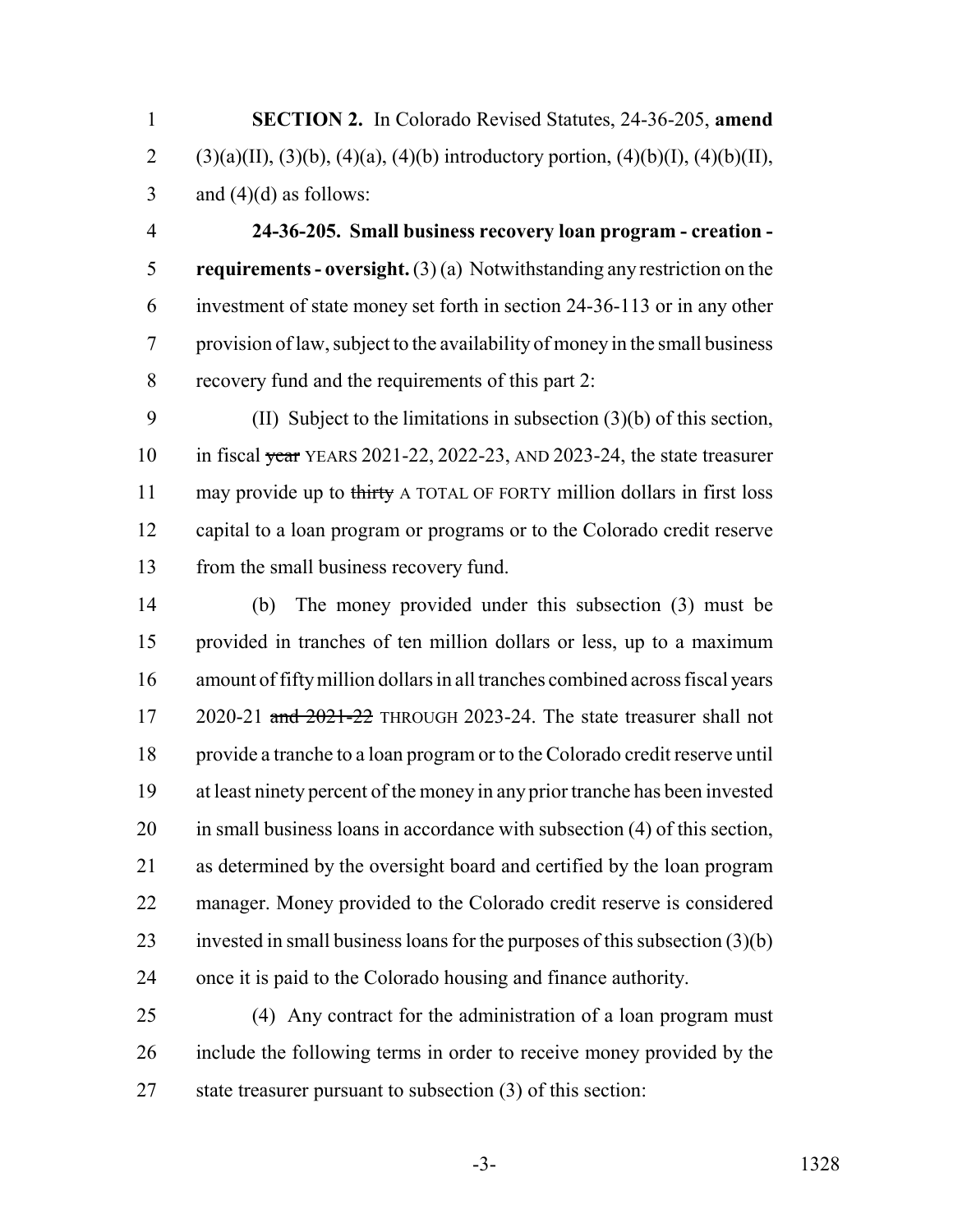(a) Except for money contributed to the Colorado credit reserve, 2 the money provided by the state treasurer in a single tranche shall not be committed pursuant to a contract relating to a loan program until money is committed pursuant to a contract relating to a loan program from other sources at a ratio of AT LEAST four dollars from other sources for each one dollar provided by the state. If a loan program manager does not secure sufficient investments from other sources to meet this requirement within the time allowed by a contract, the money provided by the state shall be returned to the small business recovery fund.

 (b) Except for money contributed to the Colorado credit reserve, once the money in a tranche is matched in accordance with subsection (4)(a) of this section, it must be used to make loans or purchase participation interest in loans for working capital, INCLUDING THE PURCHASE OF EQUIPMENT, to eligible borrowers, or other activities that accomplish the same purpose. The oversight board shall consult with lending industry leaders and representatives of small businesses with 17 regard to subsections  $(4)(b)(I)$  to  $(4)(b)(VI)$  of this section. Each loan must be subject to the following terms:

19 (I) The loan must be in an amount of at least thirty TEN thousand 20 dollars but not more than five hundred thousand dollars, as determined by 21 the oversight board;

 $(II)$  The loan must have a maximum initial maturity of five UP TO TEN years, based on the need of the eligible borrower, with no penalty for prepayment, as determined by the oversight board. The originating lender may extend the term for purposes of restructuring the loan.

26 (d) (I) A loan program manager shall make every effort to achieve 27 targets BENCHMARKS published by the oversight board pursuant to section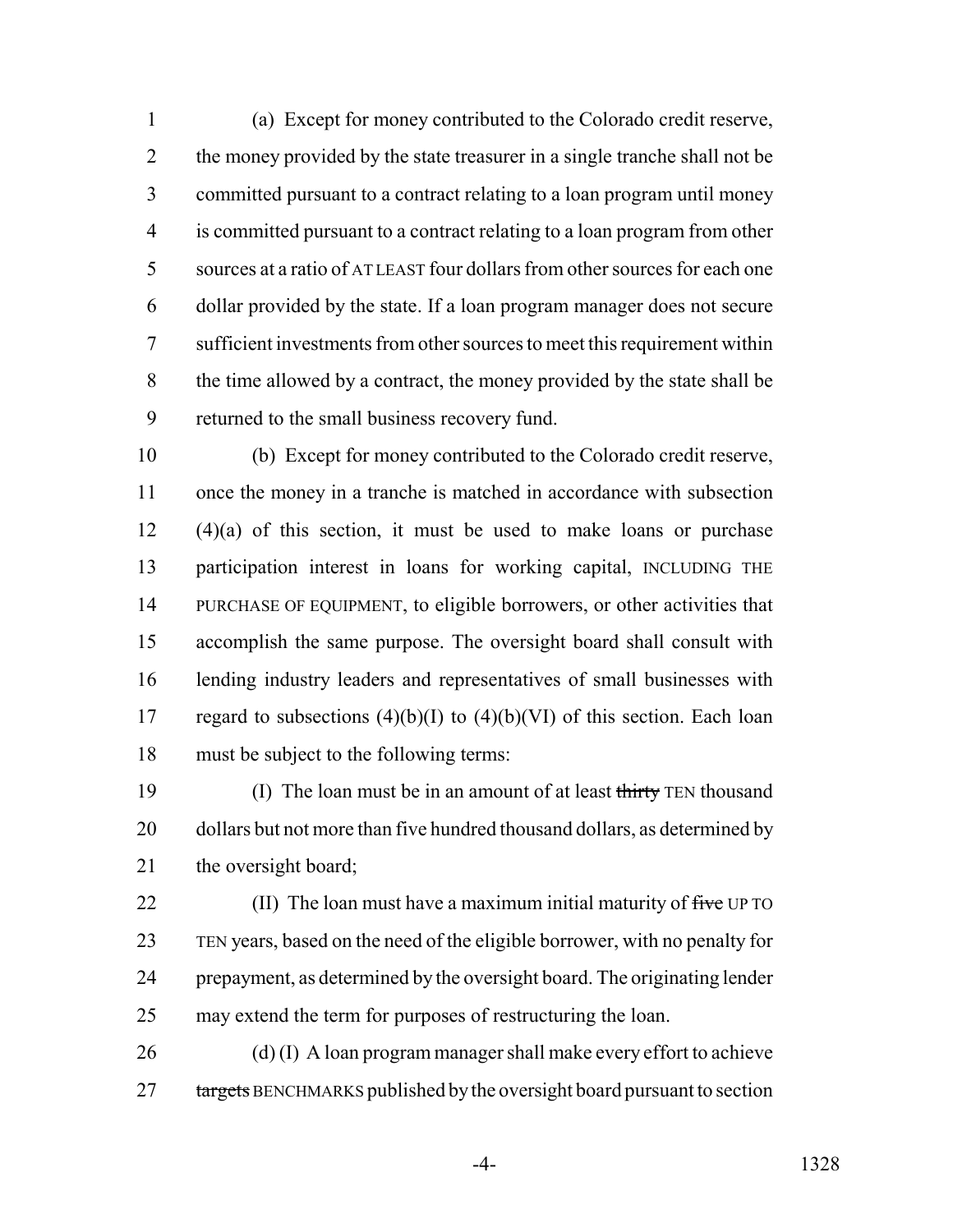24-36-204 (8)(d) for the percentage of loans supported by the program 2 that are made to businesses owned by SOCIALLY AND ECONOMICALLY DISADVANTAGED INDIVIDUALS, INCLUDING BUSINESSES OWNED BY women, minorities, and veterans and to businesses located in rural counties. A loan program manager shall consult with the minority business office within the office of the governor and the division of business funding and incentives within the office of economic development to develop an outreach strategy for marketing the loan program to businesses owned by women, minorities, and veterans and businesses located in rural counties.

 (II) For money contributed to the Colorado credit reserve, the oversight board may waive the requirements of this subsection (4)(d) or 13 may establish alternative targets BENCHMARKS for the percentage of loans 14 supported by the program that are made to businesses owned by SOCIALLY AND ECONOMICALLY DISADVANTAGED INDIVIDUALS, INCLUDING BUSINESSES OWNED BY women, minorities, and veterans and to businesses located in rural counties.

 **SECTION 3.** In Colorado Revised Statutes, 24-36-206, **amend** 19 (2)(b) and (9)(a) introductory portion as follows:

 **24-36-206. Small business recovery tax credits - authorization to issue - terms - report.** (2) (b) The department is authorized to issue tax credit certificates to qualified taxpayers equal to the lesser of a COMBINED total face value of up to twenty-eight million dollars or COMBINED total sales proceeds of up to twenty-one million dollars in 25 fiscal year 2021-22; except that, if money received by the state from the federal government has been appropriated, transferred, or allocated to the 27 fund for the purposes of this part 2, the value of the tax sales proceeds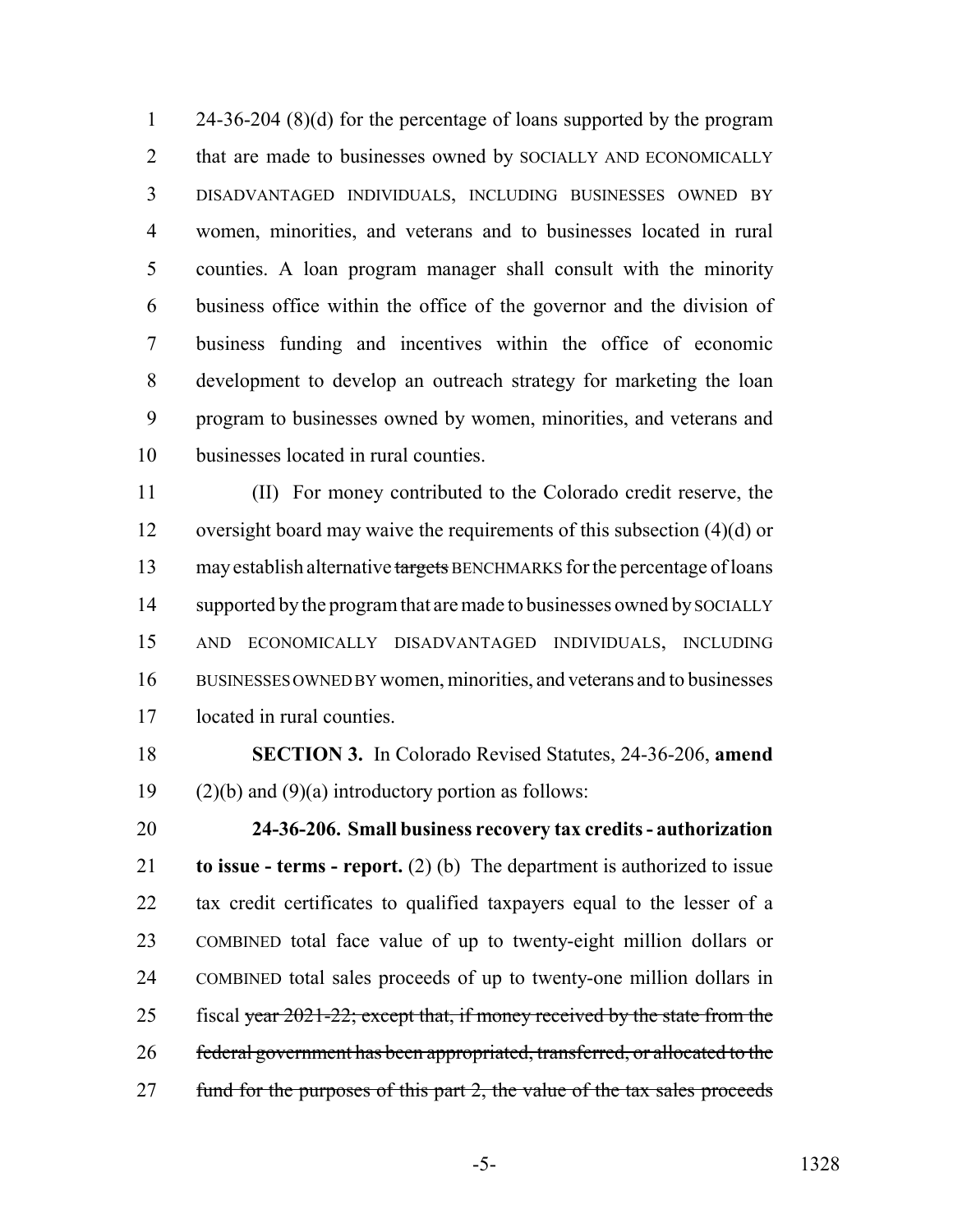1 that the department is authorized to raise under this subsection  $(2)(b)$  in fiscal year 2021-22 is reduced by the amount of federal money 3 appropriated, transferred, or allocated by the fund YEARS 2021-22 AND 2022-23. (9) (a) The department shall provide a report to the division of insurance in the department of regulatory agencies for each fiscal year in which it issues tax credit certificates pursuant to this part 2 within thirty 8 days of AFTER the close of the fiscal year ISSUANCE OF THE CREDITS. The report must include: **SECTION 4.** In Colorado Revised Statutes, 24-36-207, **amend** 11 (2) and (3) as follows: **24-36-207. Use of small business recovery tax credits - carry over.** (2) For a tax credit certificate issued in fiscal year 2021-22 OR FISCAL YEAR 2022-23: (a) The qualified taxpayer may claim UP TO FIFTY PERCENT OF the credit against premium tax liability incurred for a taxable year that begins 17 on or after January 1, 2027 JANUARY 1, 2023; except that a taxpayer may not reduce its estimated tax payments in proportion to such credit prior to **July 1, 2027 JULY 1, 2023; AND**  (b) THE QUALIFIED TAXPAYER MAY CLAIM THE REMAINING AMOUNT OF THE CREDIT AGAINST PREMIUM TAX LIABILITY INCURRED FOR A TAXABLE YEAR THAT BEGINS ON OR AFTER JANUARY 1, 2024; EXCEPT THAT A TAXPAYER MAY NOT REDUCE THE TAXPAYER'S ESTIMATED TAX 24 PAYMENTS IN PROPORTION TO SUCH CREDIT PRIOR TO JULY 1, 2024. 25 (3) (a) The total credit to be applied by a qualified taxpayer in any one year must not exceed the premium tax liability of the qualified taxpayer for the taxable year. If the qualified taxpayer cannot use the

-6- 1328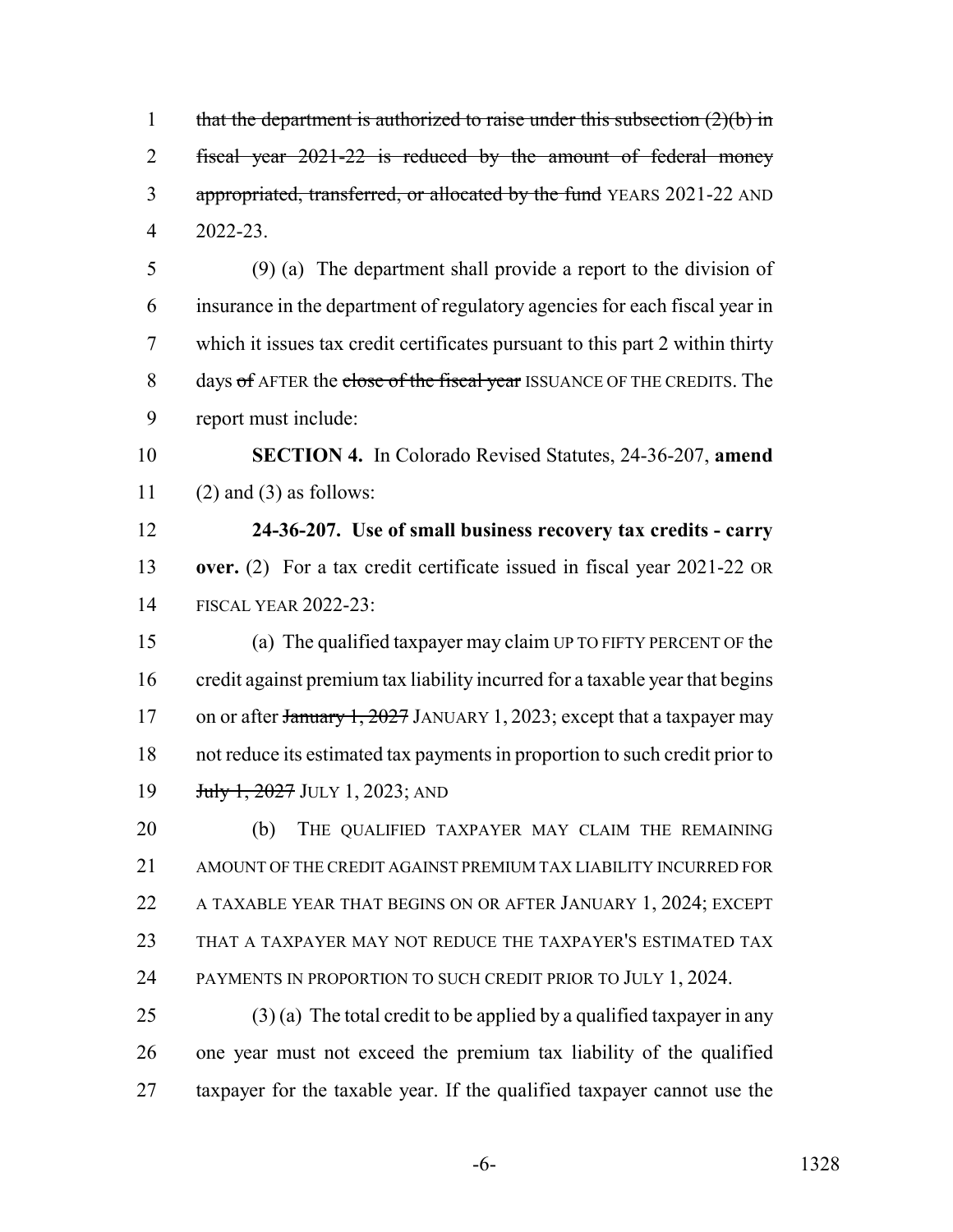entire amount of the tax credit for the taxable year in which the taxpayer is eligible for the credit, the excess may be carried over to succeeding taxable years and used as a credit against the premium tax liability of the taxpayer for those taxable years; except that:

 (I) FOR A CREDIT ISSUED IN FISCAL YEAR 2020-21, the credit may not be carried over to any taxable year that begins after December 31, 2031; AND

8 (II) FOR A CREDIT ISSUED IN FISCAL YEAR 2021-22 OR 2022-23, THE CREDIT MAY NOT BE CARRIED OVER TO ANY TAXABLE YEAR THAT BEGINS AFTER DECEMBER 31, 2029.

 (b) Any amount of the credit that is not timely claimed expires and is not refundable.

 **SECTION 5.** In Colorado Revised Statutes, 24-36-208, **amend** (4), (5), and (6) as follows:

 **24-36-208. Small business recovery fund - repeal.** 16 (4) Beginning in fiscal year 2025-26 YEAR 2027-28, the state treasurer shall credit any unexpended and unencumbered money remaining in the 18 fund at the end of a fiscal year to the general fund.

 (5) The state treasurer shall transfer all unexpended and 20 unencumbered money in the fund at the end of the fiscal year on  $\frac{1}{2}\theta$ ,  $21 \qquad \frac{2029}{1000}$  JUNE 30, 2037, to the general fund.

22 (6) This section is repealed, effective  $\frac{\text{H}_y}{1, 2029}$  JULY 1, 2037. **SECTION 6.** In Colorado Revised Statutes, **amend** 24-36-210 as follows:

 **24-36-210. Repeal of part.** This part 2 is repealed, effective December 31, 2033 DECEMBER 31, 2040.

**SECTION 7. Safety clause.** The general assembly hereby finds,